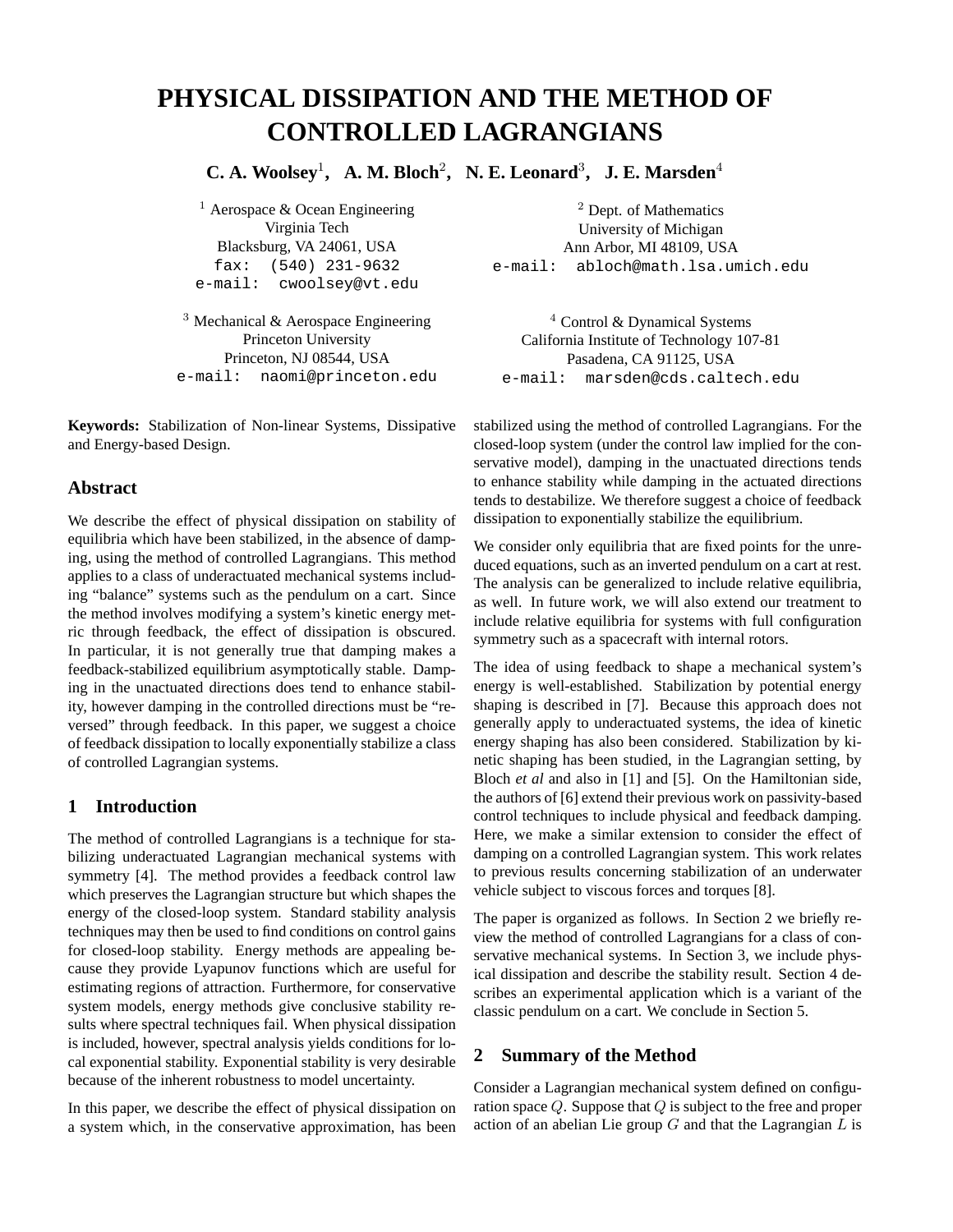invariant under this action. Suppose also that control forces enter only in this symmetry  $(G)$  direction. The method of controlled Lagrangians provides a choice of feedback such that the closed-loop system derives from a new Lagrangian with a control-parameterized kinetic energy. The method also allows for potential shaping although, in this paper, we consider only kinetic shaping. (See [2] for details on potential shaping for controlled Lagrangian systems.)

To understand the approach, recall that the kinetic energy metric  $g(\cdot, \cdot)$  provides a natural splitting of any tangent vector  $v_q$ into "horizontal" and "vertical" components. The vertical component of  $v_q$  is tangent to the G-orbit through q while the horizontal component is its metric orthogonal. That is,

$$
v_q = \text{Hor } v_q + \text{Ver } v_q
$$

for each  $v_q \in T_q Q$  where

$$
g(v_q, w_q) = g(\text{Hor } v_q, \text{Hor } w_q) + g(\text{Ver } v_q, \text{Ver } w_q)
$$

for  $v_q, w_q \in T_qQ$ . The tangent space at each point thus decomposes into a vertical space Ver and a horizontal space Hor.

The method of controlled Lagrangians involves choosing a new horizontal space, denoted Hor<sub> $\tau$ </sub>, a new metric  $g_{\sigma}$  on horizontal vectors, and a new metric  $g<sub>\rho</sub>$  on vertical vectors. The parameters  $\tau$ ,  $\sigma$ , and  $\rho$  are then chosen in such a way that, under an appropriate feedback control law, the closed-loop equations are Lagrangian with respect to the modified kinetic energy metric.

Let g denote the Lie algebra of G and define  $\tau$  as a Lie algebravalued horizontal one-form on Q. That is, let  $\tau : T_qQ \to \mathfrak{g}$  be such that

$$
\tau(v_q) = \tau(\text{Hor } v_q) \in \mathfrak{g}.
$$

We denote by  $\tau(v)_Q$  the vector field on Q which is the infinitesimal generator of  $\tau(v)$ . One may then define the " $\tau$ -horizontal space" at  $q \in Q$  as the space of all tangent vectors of the form  $\text{Hor}_{\tau} v_q = \text{Hor} \ v_q - \tau(v)_{Q}(q)$ . The infinitesimal generator of  $\tau(v)$  evaluated at q is a vertical vector, so the complementary space to Hor<sub> $\tau$ </sub> defined by Ver<sub> $\tau v_q$ </sub> = Ver  $v_q + \tau(v)_Q(q)$  is equivalent to the original vertical space.

Suppose that  $\tau$ ,  $g_{\sigma}$ , and  $g_{\rho}$  are given, that  $g = g_{\sigma}$  on the horizontal space, and that the horizontal and vertical spaces are orthogonal for  $g_{\sigma}$ . Then the controlled Lagrangian is [4]

$$
L_{\tau,\sigma,\rho}(v_q)
$$
  
=  $\frac{1}{2} (g_{\sigma}(\text{Hor}_{\tau}v_q, \text{Hor}_{\tau}v_q) + g_{\rho}(\text{Ver}_{\tau}v_q, \text{Ver}_{\tau}v_q)) - V(q)$   
=  $L(v_q + \tau(v)_Q(q)) + \frac{1}{2}g_{\sigma}(\tau(v)_Q(q), \tau(v)_Q(q))$   
+  $\frac{1}{2}(g_{\rho} - g)(\text{Ver}_{\tau}v_q, \text{Ver}_{\tau}v_q).$  (1)

Under certain conditions on the parameters  $\tau$ ,  $\sigma$ , and  $\rho$  and the metric  $q$ , there is a control law for which the closed-loop equations under the prescribed control law are simply Lagrange's equations for  $L_{\tau,\sigma,\rho}$ . These conditions typically leave some

freedom in the parameters  $\tau$ ,  $\sigma$ , and  $\rho$ , which then play the role of control gains.

The system state, which corresponds to a point in  $Q$ , can be described by an element in  $G$  and an element in the complementary *shape space*  $Q/G$ . Define local coordinates  $\theta^a$  for G and  $x^{\alpha}$  for  $Q/G$ . In these coordinates, the Lagrangian is  $L(x^{\alpha}, \dot{x}^{\alpha}, \dot{\theta}^{\dot{a}}) =$ 

$$
\frac{1}{2}g_{\alpha\beta}\dot{x}^\alpha\dot{x}^\beta+g_{\alpha a}\dot{x}^\alpha\dot{\theta}^a+\frac{1}{2}g_{ab}\dot{\theta}^a\dot{\theta}^b-V(x^\alpha)
$$

where  $g_{\alpha\beta}$ ,  $g_{\alpha b}$ , and  $g_{ab}$  are the local components of the kinetic energy metric  $g(\cdot, \cdot)$ . The Euler-Lagrange equations are

$$
\frac{d}{dt}\frac{\partial L}{\partial \dot{x}^{\alpha}} - \frac{\partial L}{\partial x^{\alpha}} = 0
$$
\n
$$
\frac{d}{dt}\frac{\partial L}{\partial \dot{\theta}^{\dot{a}}} = u_a.
$$
\n(2)

The method of controlled Lagrangians provides a technique for stabilizing an unstable equilibrium

$$
(x^{\alpha}, \dot{x}^{\alpha}, \dot{\theta}^{a})_{e} = (x_{e}^{\alpha}, 0, 0)
$$
 (3)

for equations (2). If (2) describes a balance system,  $x_e^{\alpha}$  is a local maximum of the potential  $V(x^{\alpha})$ . Because of limited control authority, one cannot stabilize by shaping the potential energy to make the equilibrium a minimum. However, one may shape the kinetic energy so that the equilibrium becomes a maximum of the modified total energy. In the conservative setting, at least, this is sufficient for stability.

Let  $\tau_\alpha^b$  be the local representation of  $\tau$  and let  $\sigma_{ab}$  and  $\rho_{ab}$  denote the *ab* components of  $g_{\sigma}$  and  $g_{\rho}$ , respectively. Four conditions which are sufficient for matching are [3]

Assumption GM-1. 
$$
\tau_{\alpha}^{b} = -\sigma^{ab} g_{b\alpha}
$$
.  
Assumption GM-2.  $\sigma^{bd} (\sigma_{ad,\alpha} + g_{ad,\alpha}) = 2g^{bd} g_{ad,\alpha}$ .  
Assumption GM-3.  $(\rho_{ab} - g_{ab})_{,\alpha} = 0$ .

**Assumption GM-4.** Letting  $\zeta_{\alpha}^{a} = g^{ac} g_{c\alpha}$ ,

$$
0 = \tau_{\alpha,\delta}^b - \tau_{\delta,\alpha}^b + \rho^{ba} \varpi_{ac} (\zeta_{\alpha,\delta}^c - \zeta_{\delta,\alpha}^c) - \rho^{ba} g_{ac,\delta} \rho^{cd} \varpi_{da} \zeta_{\alpha}^a - \rho^{ba} g_{ac,\alpha} \tau_{\delta}^a.
$$

Commas in the subscripts denote partial derivatives.

Conditions GM-1 through GM-4 are referred to as the "general matching conditions" to distinguish them from certain special cases. These conditions impose requirements on the control parameters  $\tau$ ,  $\sigma$ , and  $\rho$  and on the unmodified kinetic energy metric q.

Using Assumption GM-1, the coordinate expression for the controlled Lagrangian (1) becomes  $L_{\tau,\sigma,\rho}(x^{\alpha}, \dot{x}^{\alpha}, \dot{\theta}^{a}) =$ 

$$
\frac{1}{2}(g_{\tau,\sigma,\rho})_{\alpha\beta}\dot{x}^{\alpha}\dot{x}^{\beta}+(g_{\tau,\sigma,\rho})_{\alpha b}\dot{x}^{\alpha}\dot{\theta}^{b}+\frac{1}{2}(g_{\tau,\sigma,\rho})_{ab}\dot{\theta}^{a}\dot{\theta}^{b}-V(x^{\alpha})
$$

where

$$
(g_{\tau,\sigma,\rho})_{\alpha\beta} = \begin{pmatrix} g_{\alpha\beta} - g_{\alpha c} (g^{cd} - \sigma^{cd}) g_{d\beta} + \\ g_{\alpha c} (g^{cd} - \sigma^{cd}) \rho_{de} (g^{ef} - \sigma^{ef}) g_{f\beta} \end{pmatrix}
$$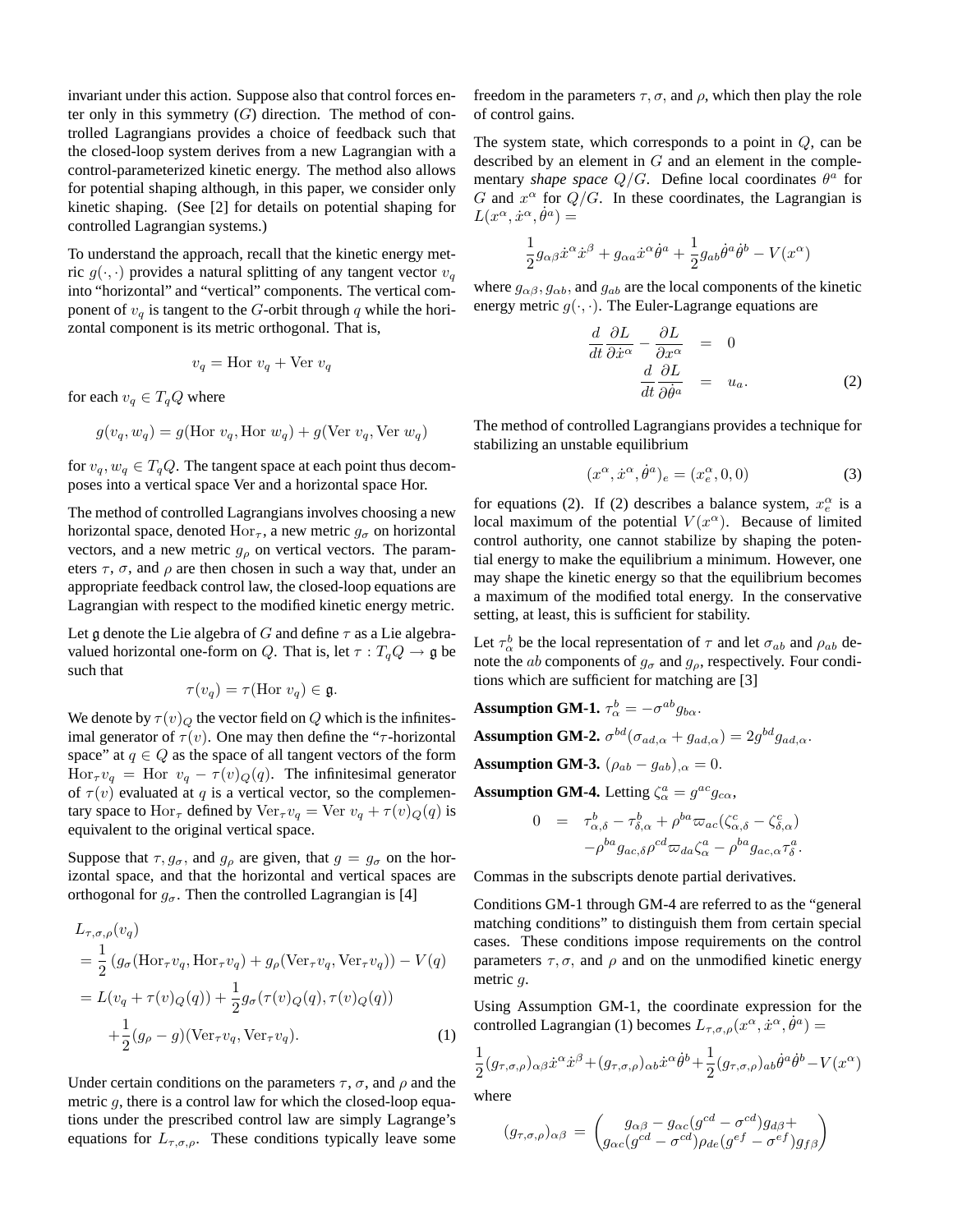$$
(g_{\tau,\sigma,\rho})_{\alpha b} = g_{\alpha c}(g^{cd} - \sigma^{cd})\rho_{db}
$$

$$
(g_{\tau,\sigma,\rho})_{ab} = \rho_{ab}.
$$

Under the matching conditions, the control law prescribed by the method of controlled Lagrangians gives the closed-loop equations

$$
\frac{d}{dt}\frac{\partial L_{\tau,\sigma,\rho}}{\partial \dot{x}^{\alpha}} - \frac{\partial L_{\tau,\sigma,\rho}}{\partial x^{\alpha}} = 0
$$
\n
$$
\frac{d}{dt}\frac{\partial L_{\tau,\sigma,\rho}}{\partial \dot{\theta}^{\alpha}} = 0.
$$
\n(4)

Comparing the open-loop system (2) and the closed-loop system (4), one may verify that the control law is  $u_a =$ 

$$
-\frac{d}{dt}\left\{(\rho_{ab}-g_{ab})\dot{\theta}^b+(\rho_{ac}(g^{cd}-\sigma^{cd})g_{d\beta}-g_{a\beta})\dot{x}^{\beta}\right\}.
$$
\n(5)

**Remark 2.1** *The control law (5) involves acceleration as well as position and velocity. One may use the equations of motion to eliminate acceleration from the control law. When dissipation is included in the model, the control law (5) includes contributions from the dissipative forces. However, the control law obtained by using the conservative equations of motion to eliminate acceleration does not involve these external forces. We assume throughout that this latter control law is applied so that* u<sup>a</sup> *does not depend on physical or feedback dissipation.*

Note from the closed-loop equations (4) that the controlled momentum conjugate to  $\theta^a$  is conserved. The conservation law will no longer hold when we include physical and feedback dissipation, however it is useful for constructing a Lyapunov function for the conservative system. Define

$$
\tilde{J}_a = \frac{\partial L_{\tau,\sigma,\rho}}{\partial \dot{\theta}^a} = \rho_{ab} \left( \dot{\theta}^b + (g^{bc} - \sigma^{bc}) g_{c\alpha} \dot{x}^\alpha \right). \tag{6}
$$

Under the control law (5), the desired equilibrium (3) will be stable provided the control-modified energy

$$
E_{\tau,\sigma,\rho}(x^{\alpha}, \dot{x}^{\alpha}) = \frac{1}{2} A_{\alpha\beta} \dot{x}^{\alpha} \dot{x}^{\beta} + \frac{1}{2} \rho^{ab} \tilde{J}_a \tilde{J}_b + V(x^{\alpha}) \quad (7)
$$

is definite. The tensor  $A_{\alpha\beta}$  is the coordinate form of the modified horizontal kinetic energy metric  $g_{\sigma}$ ,

$$
A_{\alpha\beta} = g_{\alpha\beta} - g_{\alpha a} (g^{ab} - \sigma^{ab}) g_{b\beta}.
$$
 (8)

The energy  $E_{\tau,\sigma,\rho}$  is simply the Routhian of  $L_{\tau,\sigma,\rho}$ .

In analyzing stability of the conservative system, one may treat  $E_{\tau,\sigma,\rho}$  as a function of  $x^{\alpha}$  and  $\dot{x}^{\alpha}$ , parameterized by  $\tilde{J}_a$ . The modified energy serves as a Lyapunov function candidate on level sets of  $\tilde{J}_a$ . Assuming that  $x_e^{\alpha}$  is a maximum of the amended potential

$$
V_{\mu}(x^{\alpha}) = \frac{1}{2}\rho^{ab}\tilde{J}_a\tilde{J}_b + V(x^{\alpha}),
$$

the equilibrium (3) is stable if  $A_{\alpha\beta}|_e$  is negative definite.

Alternatively, one may treat  $E_{\tau,\sigma,\rho}$  as a function of  $\tilde{J}_a$ , as well, and use the energy-Casimir method (for example) to construct a Lyapunov function. Such a function can be useful for studying closed-loop stability under the influence of dissipative forces which can destroy conservation of  $\tilde{J}_a$ .

#### **3 Physical and Feedback Dissipation**

To determine the effect of physical and feedback dissipation on the feedback-controlled system (4), consider the following open-loop equations obtained by appending generalized forces to equations (2):

$$
\frac{d}{dt}\frac{\partial L}{\partial \dot{x}^{\alpha}} - \frac{\partial L}{\partial x^{\alpha}} = F_{\alpha}
$$
\n
$$
\frac{d}{dt}\frac{\partial L}{\partial \dot{\theta}^{a}} = u_{a} + F_{a}.
$$
\n(9)

.

The generalized forces  $F_{\alpha}$  and  $F_{\alpha}$  might represent physical dissipation, additional control, etc. Let square brackets denote the matrix form of a tensor and define the generalized inertia matrices  $\setminus$ 

$$
\boldsymbol{M} = \left( \begin{array}{cc} [g_{\alpha\beta}] & [g_{\alpha b}] \\ [g_{a\beta}] & [g_{ab}] \end{array} \right)
$$

and

$$
\boldsymbol{M}_{\tau,\sigma,\rho} = \left( \begin{array}{cc} [(g_{\tau,\sigma,\rho})_{\alpha\beta}] & [(g_{\tau,\sigma,\rho})_{\alpha b}] \\ [(g_{\tau,\sigma,\rho})_{a\beta}] & [(g_{\tau,\sigma,\rho})_{ab}] \end{array} \right)
$$

Assuming that  $u_a$  is chosen as described in Remark 2.1, the equations of motion become

$$
\begin{pmatrix}\n\left[\frac{d}{dt}\frac{\partial L_{\tau,\sigma,\rho}}{\partial \dot{x}^{\alpha}} - \frac{\partial L_{\tau,\sigma,\rho}}{\partial x^{\alpha}}\right] \\
\left[\frac{d}{dt}\frac{\partial L_{\tau,\sigma,\rho}}{\partial \dot{\theta}^{\alpha}}\right]\n\end{pmatrix} = \boldsymbol{M}_{\tau,\sigma,\rho} \boldsymbol{M}^{-1} \begin{pmatrix} [F_{\alpha}] \\
[F_{a}] \end{pmatrix}.
$$
\n(10)

Once again, consider stability of the equilibrium (3) under the controlled Lagrangian control law with  $F_{\alpha} = F_a = 0$ . Suppose that a Lyapunov function has been constructed, for this conservative setting, using the modified system energy  $E_{\tau,\sigma,\rho}$ and the conserved momentum  $\tilde{J}_a$ . When damping is included, one may use this function to search for conditions for asymptotic stability. This approach succeeds when there is feedback dissipation but no physical damping [2, 4]. Unfortunately, the approach is not so useful when there is physical dissipation; generic damping makes the Lyapunov rate indefinite in a way that feedback dissipation cannot compensate. However, local analysis yields a definitive stability result.

Changing coordinates from  $(x^{\alpha}, \dot{x}^{\alpha}, \dot{\theta}^{\dot{a}})$  to  $(x^{\alpha}, \dot{x}^{\alpha}, \ddot{J}_a)$ , we consider the equilibrium

$$
(x^{\alpha}, \dot{x}^{\alpha}, \tilde{J}_a)_e = (x_e^{\alpha}, 0, 0)
$$
 (11)

corresponding to (3). Before linearizing about this equilibrium, it is convenient to define

$$
B_{\alpha\beta} = g_{\alpha\beta} - g_{\alpha a}g^{ab}g_{b\beta} > 0
$$
  
\n
$$
D^{ab} = g^{ab} + \sigma^{ac}g_{c\alpha}B^{\alpha\beta}g_{\beta e}g^{eb}.
$$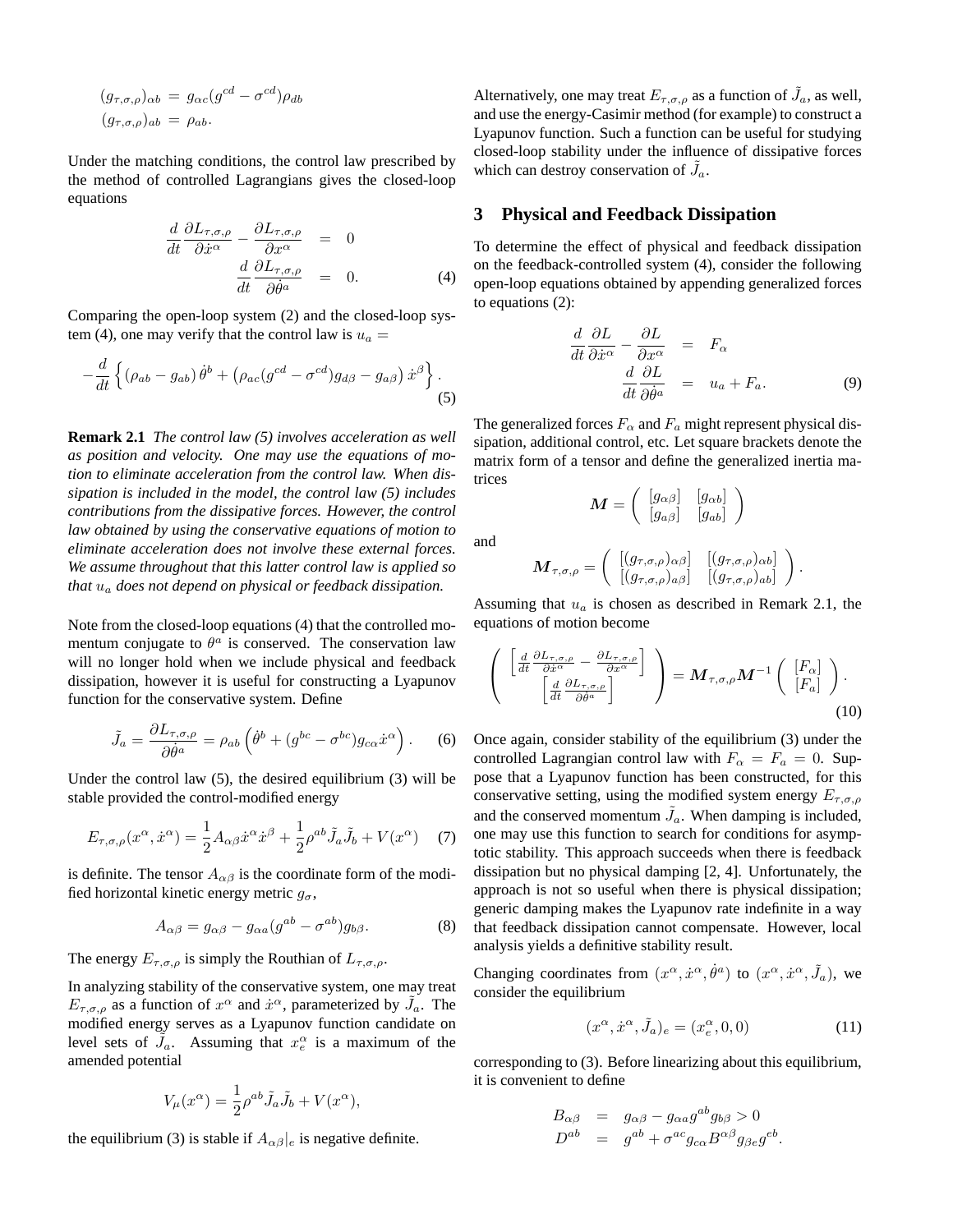The linearized dynamics are

$$
\delta \ddot{x}^{\alpha} = -\left(A^{\alpha\gamma} \frac{\partial^2 V}{\partial x^{\gamma} \partial x^{\beta}}\right)_{e} \delta x^{\beta} + \left(B^{\alpha\beta}\right)_{e} \delta F_{\beta}
$$

$$
- \left(B^{\alpha\beta} g_{\beta c} g^{cb}\right)_{e} \delta F_{b}
$$

$$
\delta \dot{\tilde{J}}_{a} = \left(\rho_{ac} D^{cb}\right)_{e} \delta F_{b} - \left(\rho_{ac} \sigma^{cd} g_{d\gamma} B^{\gamma\beta}\right)_{e} \delta F_{\beta}
$$

We assume that  $\delta F_{\alpha} = -d_{\alpha\beta} \delta \dot{x}^{\beta}$  where  $d_{\alpha\beta} > 0$  is a symmetric damping tensor. That is, we assume the linearized dissipative force in the unactuated directions is nonzero. (Certainly  $F_{\alpha}$  may include terms which are higher order in velocity.)

We assume that any physical damping in the actuated directions can be exactly cancelled so that  $\delta F_a$  may be specified as a control. Suppose that

$$
\delta F_a = (g_{ab})_e \tilde{d}^{bc}_x (g_{c\beta})_e \delta \dot{x}^{\beta} - (D_{ab}\rho^{bc}g_{cd})_e \tilde{d}^{de}_J \delta \tilde{J}.
$$

where  $\tilde{d}_x^{ab}$  and  $\tilde{d}_J^{ab}$  are symmetric dissipative control gain matrices. Through coupling, the term  $\tilde{d}_x^{ab}$  enhances the damping in the unactuated directions while  $\tilde{d}^{de}_{J}$  provides damping in the controlled directions.

The complete linearized dynamics take the form

$$
\begin{pmatrix}\n\left[\delta \dot{x}^{\alpha}\right] \\
\left[\delta \ddot{x}^{\alpha}\right] \\
\left[\delta \ddot{J}_{a}\right]\n\end{pmatrix} = \begin{pmatrix}\n\mathbf{0} & \mathbf{\mathcal{I}} & \mathbf{0} \\
\mathbf{A} & \mathbf{B} & \mathbf{C} \\
\mathbf{0} & \mathbf{D} & \mathbf{E}\n\end{pmatrix} \begin{pmatrix}\n\left[\delta x^{\alpha}\right] \\
\left[\delta \dot{x}^{\alpha}\right] \\
\left[\delta \ddot{J}_{a}\right]\n\end{pmatrix}
$$
\n(12)

where  $\mathcal I$  is the 3  $\times$  3 identity matrix and

$$
\begin{array}{rcl}\n\mathbf{A} & = & \left[ -A^{\alpha\gamma} \frac{\partial^2 V}{\partial x^\gamma \partial x^\beta} \right]_e \\
\mathbf{B} & = & \left[ -B^{\alpha\gamma} (d_{\gamma\beta} + g_{\gamma c} \tilde{d}_x^{cd} g_{d\beta}) \right]_e \\
\mathbf{C} & = & \left[ B^{\alpha\gamma} g_{\gamma c} g^{cd} D_{de} \rho^{ef} g_{fh} \tilde{d}_J^{hb} \right]_e \\
\mathbf{D} & = & \left[ \rho_{ac} (\sigma^{cd} g_{d\gamma} B^{\gamma\psi} d_{\psi\beta} + D^{cd} g_{de} \tilde{d}_x^{ef} g_{f\beta}) \right]_e \\
\mathbf{E} & = & \left[ -g_{ac} \tilde{d}_J^{cb} \right]_e.\n\end{array}
$$

One might expect that  $A < 0$  and that  $B < 0$  whenever  $\tilde{d}_x^{ab} \ge 0$ . (If  $[A^{\alpha\beta}]_e < 0$  commutes with  $[V_{,\alpha,\beta}]_e < 0$ , then  $A =$  $A<sup>T</sup> < 0$ . A similar statement applies for B.) In this case, one can show that

$$
\left(\begin{array}{cc} 0 & \mathcal{I} \\ A & B \end{array}\right) \tag{13}
$$

is Hurwitz.

Suppose that we choose  $\tilde{d}_{J}^{ab} = 0$ . Then  $C = 0$  and  $E = 0$ , so the linearized system is neutrally stable with  $m$  zero eigenvalues, where  $m = \dim([\delta \tilde{J}_a])$ . The problem is to choose  $\tilde{d}^{ab}_{J}$  to drive these m eigenvalues into the open left half plane without driving the formerly stable eigenvalues into the right half plane. Inspection of **E** suggests choosing  $\tilde{d}_J^{ab} > 0$ . If  $[\tilde{d}_J^{ab}] > 0$  commutes with  $[g_{ab}]_e > 0$  then  $\boldsymbol{E} = \boldsymbol{E}^T < 0$ and thus  $E$  is Hurwitz. Unfortunately, because of the coupling terms  $C$  and  $D$ , it is not sufficient for exponential stability that  $E$  be Hurwitz. One must determine more explicit conditions on  $\tilde{d}^{ab}_J$  to conclude exponential stability. For specific problems, techniques such as the Routh-Hurwitz method can provide such conditions.

**Remark 3.1** *Damping in the uncontrolled directions actually enhances stability. This follows by observing that the submatrix (13) is Hurwitz even with*  $\tilde{d}_x^{bc} = 0$ . On the other hand, *requiring that*  $\tilde{d}_{J}^{ab} > 0$  *equates to* "*reversing*" *the damping in the controlled directions. This would imply that generic damping in these directions is detrimental to stability.*

**Remark 3.2** *Because of symmetry, we have ignored*  $\theta^a$  *in the analysis. Therefore, we do not expect* θ a *to approach a specific value. By adding an appropriate symmetry-breaking potential control law (i.e., a fictitious spring force), one could presumably obtain local exponential stability to a particular point. (See [2].)*

#### **4 Example: The Pendulum on a Rotor Arm**



Figure 1: Pendulum on a rotary arm.

In this section, we consider the pendulum on a rotor arm. This problem was treated in [3], although the model used here differs slightly to better approximate an experimental apparatus used to test the theory. The previous model considered point masses linked by massless rods whereas the present model involves two rods with uniformly distributed mass. Figure 1 depicts the device and the choice of coordinates. The Lagrangian for the uncontrolled system is

$$
L(\psi, \dot{\psi}, \dot{\phi}) = \frac{1}{2} g_{\alpha\beta} \dot{\psi}^2 + g_{\alpha\beta} \dot{\psi} \dot{\phi} + \frac{1}{2} g_{ab} \dot{\phi}^2 - mgl(\cos \psi - 1)
$$

where, in a slight abuse of notation, we define

$$
g_{\alpha\beta} = \frac{1}{3}ml^2,
$$
  
\n
$$
g_{\alpha b} = \frac{1}{2}mlR\cos\psi, \text{ and}
$$
  
\n
$$
g_{ab} = \left(\frac{1}{3}M+m\right)R^2 + \frac{1}{3}ml^2\sin^2\psi.
$$

A control torque is applied to the horizontal link about the vertical axis. Assuming that no external forces act, other than the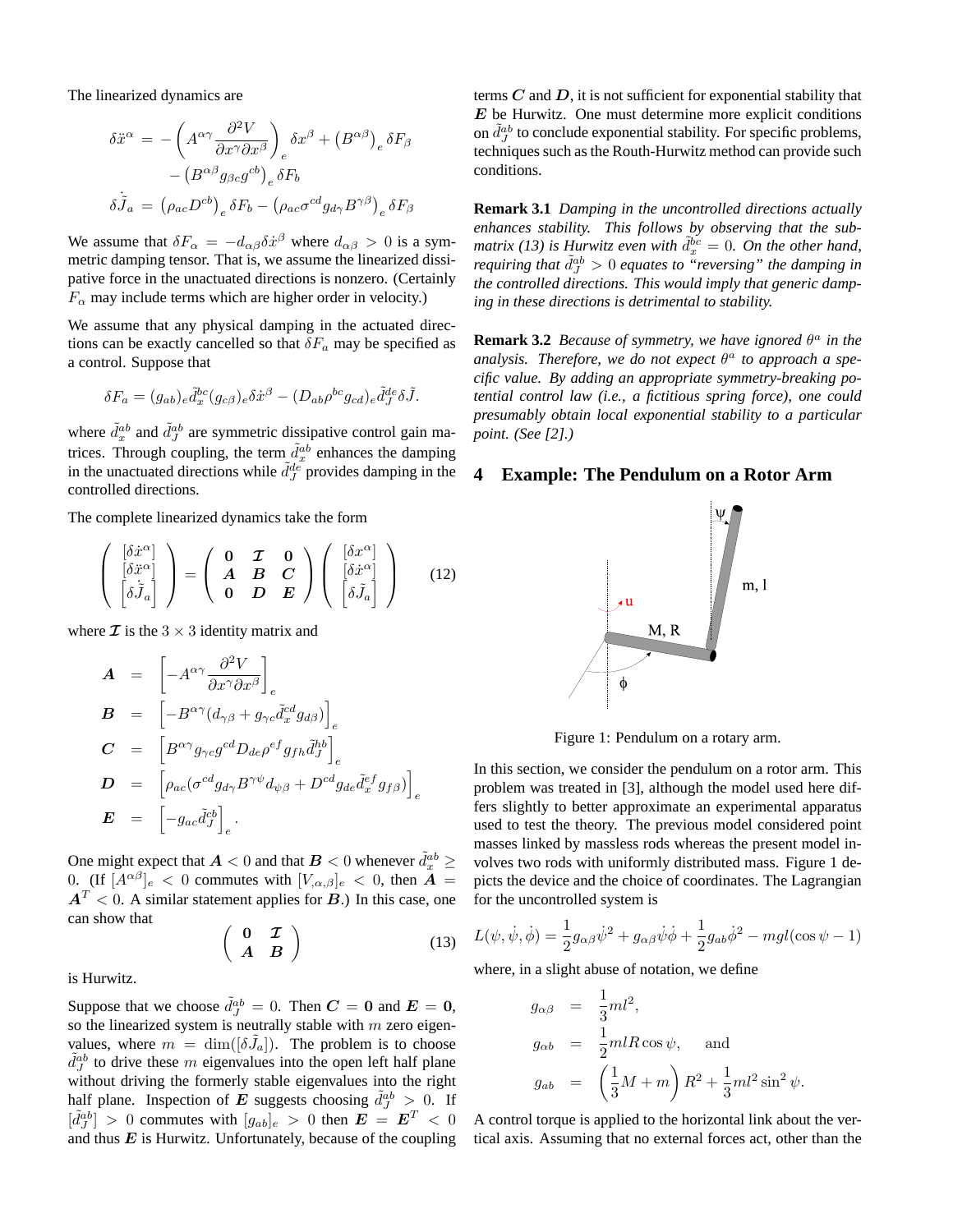control torque  $u$ , the Euler-Lagrange equations are

$$
\frac{d}{dt}\frac{\partial L}{\partial \dot{\psi}} - \frac{\partial L}{\partial \psi} = 0
$$
\n
$$
\frac{d}{dt}\frac{\partial L}{\partial \dot{\phi}} = u.
$$
\n(14)

In [3], the matching conditions suggested choosing

$$
\sigma_{ab} = g_{ac} k^{cd} g_{db} + g_{ab} \quad \text{and} \quad \rho_{ab} = g_{ab} + k_{ab},
$$

where  $k_{ab}$  represents a constant gain. Let  $k_{ab} = k$  for brevity. In the conservative setting, the feedback control law

$$
u = u_{cL} = -k\ddot{\phi} =
$$
  

$$
-k\frac{\frac{1}{2}mR\sin\psi\dot{\psi}^2 - ml^2\sin 2\psi\left(\frac{1}{3}\dot{\psi}\dot{\phi} + \frac{1}{4}\frac{R}{l}(\cos\psi\dot{\phi}^2 + \frac{g}{l})\right)}{\left(\frac{1}{3}M + \frac{1}{4}m\right)R^2 + m\left(\frac{3}{4}R^2 + \frac{1}{3}l^2\right)\sin^2\psi + k}
$$

leads to the modified Euler-Lagrange equations

$$
\frac{d}{dt}\frac{\partial L_{\tau,\sigma,\rho}}{\partial \dot{\psi}} - \frac{\partial L_{\tau,\sigma,\rho}}{\partial \psi} = 0
$$

$$
\frac{d}{dt}\frac{\partial L_{\tau,\sigma,\rho}}{\partial \dot{\phi}} = 0
$$

with controlled Lagrangian

$$
L_{\tau,\sigma,\rho}(\psi,\dot{\psi},\dot{\phi}) = L(\psi,\dot{\psi},\dot{\phi}) + \frac{1}{2}k\dot{\phi}^{2}.
$$

Define the controlled momentum conjugate to  $\phi$ ,  $\tilde{J} =$ 

$$
\left(\left(\frac{1}{3}M+m\right)R^2+\frac{1}{3}ml^2\sin^2\psi+k\right)\dot{\phi}+\frac{1}{2}mlR\cos\psi\dot{\psi}.
$$

The momentum  $\tilde{J}$  is conserved in the absence of dissipation. The modified system energy is

$$
E_{\tau,\sigma,\rho}(\psi,\dot{\psi}) = \frac{1}{2}A_{\alpha\beta}\dot{\psi}^2 + \frac{\tilde{J}^2}{2\rho_{ab}} + mgl(\cos\psi - 1)
$$

where

$$
A_{\alpha\beta} = \frac{1}{3}ml^2 - \frac{(\frac{1}{2}mlR\cos\psi)^2}{(\frac{1}{3}M+m)R^2 + \frac{1}{3}ml^2\sin^2\psi + k}.
$$
 (15)

For the conservative system model, the equilibrium

$$
(\psi, \dot{\psi}, \tilde{J})_e = (0, 0, 0). \tag{16}
$$

is stable provided  $E_{\tau,\sigma,\rho}$  is definite. Define the amended potential

$$
V_{\mu}(\psi) = mgl(\cos \psi - 1) + \frac{1}{2} \frac{\tilde{J}^2}{(M+m)R^2 + ml^2 \sin^2 \psi + k}.
$$

The equilibrium (16) will be stable provided

$$
\operatorname{sign}\left(A_{\alpha\beta}\right)_e = \operatorname{sign}\left(\frac{\partial^2 V_\mu}{\partial \psi^2}\right)_e. \tag{17}
$$

Since  $V_\mu$  has a maximum at the equilibrium of interest, the right-hand side of  $(17)$  is negative. Therefore k must be chosen to make  $A_{\alpha\beta}$  negative at the equilibrium. Define a new control parameter  $\tilde{k}$  such that

$$
k = -\left(\frac{1}{3}M + m\right)R^2 + \frac{\tilde{k} - 1}{\tilde{k}}\left(\frac{3}{4}mR^2\right).
$$

Substituting  $\tilde{k}$  into (15) and simplifying gives

$$
A_{\alpha\beta} = \frac{1}{3}ml^2 \left( \frac{\left( \left( \frac{1}{3}ml^2 - \frac{3}{4}mR^2 \right) \sin^2 \psi - \frac{1}{\tilde{k}} \frac{3}{4}mR^2 \right)}{\frac{1}{3}ml^2 \sin^2 \psi + \frac{\tilde{k}-1}{\tilde{k}} \left( \frac{3}{4}mR^2 \right)} \right).
$$

Then  $A_{\alpha\beta}|_e$  is negative provided  $\tilde{k} > 1$ . When  $\tilde{k} > 1$ ,  $A_{\alpha\beta}$  is negative for all  $\psi \in (-\bar{\psi}, \bar{\psi})$  where

$$
\bar{\psi} = \sin^{-1} \sqrt{\left(\frac{1}{\tilde{k}}\right) \left(1 + \left(\frac{2l}{3R}\right)^2\right)^{-1}}
$$

.

When  $\psi = \pm \bar{\psi}$ ,  $A_{\alpha\beta}$  becomes zero and the control  $u_{cL}$  becomes singular. Thus  $\bar{\psi}$  places a physical limit on the region of attraction of the stabilizing control law. As noted in [3], the value of  $\bar{\psi}$  approaches  $\frac{\pi}{2}$  in the limit that  $\tilde{k} \to 1$  and  $l/R \to 0$ .

For the experimental apparatus, damping which is linear in  $\dot{\psi}$  and  $\dot{\phi}$  provides a reasonable model of friction. Including the friction model and a dissipative feedback torque  $u<sub>diss</sub>$ , the open-loop equations (14) become

$$
\frac{d}{dt}\frac{\partial L}{\partial \dot{\psi}} - \frac{\partial L}{\partial \psi} = -d_{\psi}\dot{\psi}
$$
\n
$$
\frac{d}{dt}\frac{\partial L}{\partial \dot{\phi}} = -d_{\phi}\dot{\phi} + u_{cL} + u_{diss} \tag{18}
$$

where  $d_{\psi} > 0$  and  $d_{\phi} > 0$ . In the notation of Section 3, define

$$
\tilde{d}_x^{ab} = \frac{\tilde{d}_\psi}{(g_{ab})_e} \quad \text{and} \quad \tilde{d}_J^{ab} = \frac{\tilde{d}_J}{(g_{ab})_e}
$$

where  $\tilde{d}_{\psi}$  and  $\tilde{d}_{J}$  are dissipative control gains. Let

$$
u_{\text{diss}} = d_{\phi}\dot{\phi} + (g_{\alpha b})_e \tilde{d}_{\psi}\dot{\psi} - \left(\frac{D_{ab}}{\rho_{ab}}\right)_e \tilde{d}_J \tilde{J}
$$

with  $\tilde{d}_{\psi} \geq 0$  and  $\tilde{d}_{J} > 0$ . Note that the dissipative control law attempts to exactly cancel the damping in the controlled (azimuthal) direction. While exact cancellation is practically impossible, local exponential stability will ensure a degree of robustness to modeling errors.

Figure 2 shows the experimental apparatus. The system is wellmodeled by the equations developed in this section with

$$
M = 0.259
$$
 kg,  $R = 0.211$  m,  $d_{\phi} = 0.0096$  Nms,  
\n $m = 0.130$  kg,  $l = 0.332$  m,  $d_{\psi} = 0.00015$  Nms.

One can easily show that choosing the control parameters

$$
\tilde{k} = 2,
$$
  $\tilde{d}_{\psi} = 10 \text{ s}^{-1},$   $\tilde{d}_{J} = 5 \text{ s}^{-1}.$